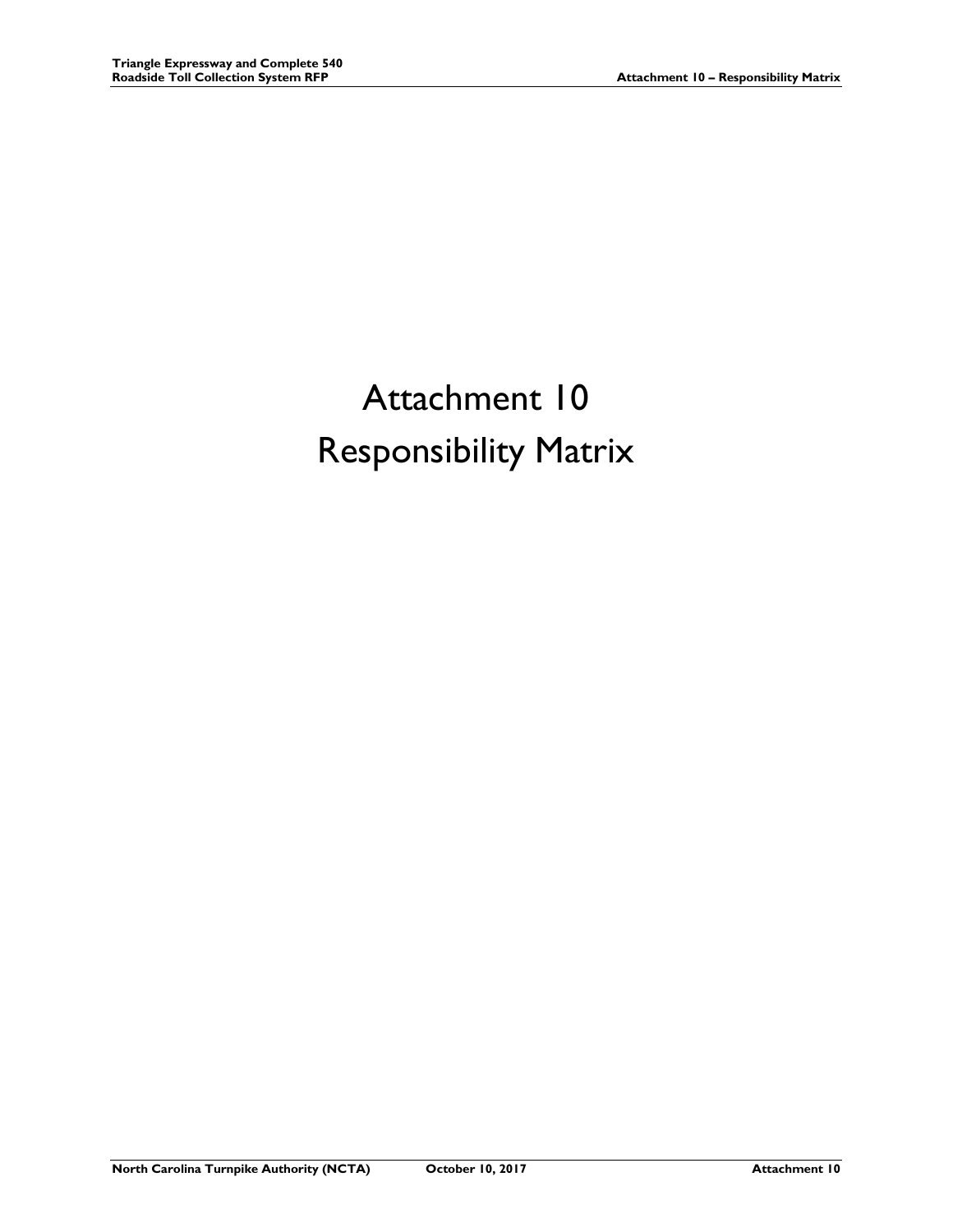### Attachment 10 - Responsibility Matrix

**Work Item:**

1 = Design

2 = Furnish and Install

3 = Operations & Maintenance

**Responsibility:**

A = Primary Responsibility – The party has the primary responsibility for completion of the item.

B = Support / Coordination – The party provides either support or coordination to assist the primary responsible party with successful completion of the item.

C = No Responsibility – The party has no action for the item.

| Item | Element / Task / Component / Sub-system Description                                                                                                                                                                  |                | <b>Constructor</b> |                |              | <b>Contractor</b> |                | <b>NCTA Program</b><br><b>Management</b> |                |                         |                | <b>NCTA TRTMC &amp;</b><br><b>STOC</b> |                |              | <b>NCTA</b><br><b>Back Office</b> |                | <b>Primary Law</b><br><b>Enforcement</b><br><b>Agency</b><br>(NCSHP or Local<br>PD) |                |                |
|------|----------------------------------------------------------------------------------------------------------------------------------------------------------------------------------------------------------------------|----------------|--------------------|----------------|--------------|-------------------|----------------|------------------------------------------|----------------|-------------------------|----------------|----------------------------------------|----------------|--------------|-----------------------------------|----------------|-------------------------------------------------------------------------------------|----------------|----------------|
|      |                                                                                                                                                                                                                      | $\overline{1}$ | $\overline{2}$     | 3 <sup>2</sup> |              | $\overline{2}$    | $\mathbf{3}$   |                                          | $\overline{2}$ | $\overline{\mathbf{3}}$ |                | $\overline{2}$                         | $\mathbf{3}$   |              | $\overline{2}$                    | 3 <sup>5</sup> | $\blacktriangleleft$                                                                | $\overline{2}$ | 3 <sup>1</sup> |
|      | Oversight of all aspects of operations to ensure all parties are coordinated and<br>performing to expectations.                                                                                                      | $\mathsf{C}$   | C                  | $\mathsf{C}$   | C            | $\mathsf{C}$      | $\mathsf{C}$   | A                                        | $\mathsf{A}$   | A                       | $\mathsf{C}$   | C                                      | $\mathsf{C}$   | $\mathsf{C}$ | $\mathsf{C}$                      | C              | $\mathsf{C}$                                                                        | C              | $\mathsf{C}$   |
| 2.   | Define the tolling business rules and tolling policies for the NCTA Roadways.                                                                                                                                        | $\mathsf{C}$   | C                  | $\mathsf{C}$   | B            | B                 | B              | A                                        | $\overline{A}$ | A                       | B              | B                                      | B              | B            | B                                 | B              | B                                                                                   | <sub>R</sub>   | B              |
| 3.   | Toll gantries and foundations. (Complete 540 only)                                                                                                                                                                   | A/B            | A                  | B              | B            | B                 | B              | A                                        | B              | A                       | $\mathsf{C}$   | B                                      | B              | $\mathsf{C}$ | $\mathsf{C}$                      | $\mathsf{C}$   | $\mathsf{C}$                                                                        | $\mathsf{C}$   | $\mathsf{C}$   |
| 4.   | Poles, and overhead and side-mount structures for supporting static signs,<br>dynamic message signs (DMS) and other ITS devices. (Complete 540 only)                                                                 | A/B            |                    | B              | C            | C                 | $\mathsf{C}$   | B                                        | B              | A                       | B              | B                                      | B              | $\mathsf{C}$ | $\mathsf{C}$                      | C              | C                                                                                   | C              | C              |
| 5.   | Digital Video Audit Subsystem                                                                                                                                                                                        | $\mathsf{C}$   | $\mathsf{C}$       | $\mathsf{C}$   | A            | A                 | $\overline{A}$ | A                                        | B              | A                       | $\mathsf{C}$   | B                                      | B              | $\mathsf{C}$ | $\mathsf{C}$                      | C              | $\mathsf{C}$                                                                        | $\mathsf{C}$   | $\mathsf{C}$   |
| 6.   | Power distribution services and power assets to all locations including, but not<br>limited to signing locations, vehicle detection sites, and RTCS locations.<br>(Complete 540 only)                                | A/B            |                    | B              | $\mathsf{C}$ | B                 | A              | A                                        | B              | B                       | B              | B                                      | B              | $\mathsf{C}$ | $\mathsf{C}$                      | C              | $\mathsf{C}$                                                                        |                | $\mathsf{C}$   |
| 7.   | All WAN/LAN/MAN network communications equipment and wiring for the RTCS<br>as shown in Attachment 12: Communications Schematic.                                                                                     | B              | B                  | B              | A            | $\mathsf{A}$      | $\mathsf{A}$   | B                                        | B              | B                       | $\mathsf{C}$   | B                                      | B              | B            | B                                 | B              | $\mathsf{C}$                                                                        | C              | $\mathsf{C}$   |
| 8.   | Incident Management services for the NCTA Roadway.                                                                                                                                                                   | $\mathsf{C}$   | B                  | $\mathsf{C}$   | B            | B                 | B              | B                                        | B              | B                       | A              |                                        | A              | $\mathsf{C}$ | $\mathsf{C}$                      | C              | B                                                                                   | B              | B              |
| 9.   | Upgrade the traffic management software used in the TMC.                                                                                                                                                             | $\mathsf{C}$   | $\mathsf{C}$       | $\mathsf{C}$   | $\mathsf{C}$ | $\mathsf{C}$      | B              | B                                        | B              | B                       | $\overline{A}$ | A                                      | $\overline{A}$ | $\mathsf{C}$ | $\mathsf{C}$                      | C              | B                                                                                   | <sub>R</sub>   | B              |
| 10.  | Manage traffic alert messages on the DMS, 511 North Carolina and project web<br>site.                                                                                                                                | $\mathsf{C}$   | B                  | $\mathsf{C}$   | $\mathsf{C}$ | B                 | B              | B                                        | B              | B                       | $\overline{A}$ | A                                      | A              | $\mathsf{C}$ | $\mathsf{C}$                      | C              | B                                                                                   | <sub>R</sub>   | B              |
| 11.  | Aggregate, interpret and distribute traffic flow information from traffic detectors.                                                                                                                                 | $\mathsf{C}$   | $\Omega$           | $\mathsf{C}$   | C            | C                 | $\mathsf{C}$   | A                                        | $\mathsf{A}$   | A                       | A              |                                        | A              | C.           | $\mathsf{C}$                      | C              | $\mathsf{C}$                                                                        | C              | $\mathsf{C}$   |
| 12.  | Revise and maintain the NCTA/NCDOT websites with current traffic conditions,<br>advisory sign messages, and camera feeds. The websites will also provide<br>information on how to sign up for NC QuickPass accounts. | $\mathsf{C}$   | $\mathsf{C}$       | $\mathsf{C}$   | B            | B                 | B              | A                                        | $\mathsf{A}$   | A                       | B              | B                                      | B              | B            | B                                 | B              | $\mathsf{C}$                                                                        | $\mathsf{C}$   | $\mathsf{C}$   |
| 13.  | Maintain the roadside traffic management equipment, including DMS signs, CCTV<br>cameras, RWIS, detectors and toll network communications.                                                                           | $\mathsf{C}$   | C                  | C              | C            | $\mathcal{C}$     | А              | B                                        | B              | B                       | A              | А                                      | B              | C.           | $\mathcal{C}$                     | C              | B                                                                                   | B              | B              |

### North Carolina Turnpike Authority (NCTA) **Roadside Toll Collection System (RTCS)** Roadside Toll Collection System (RTCS)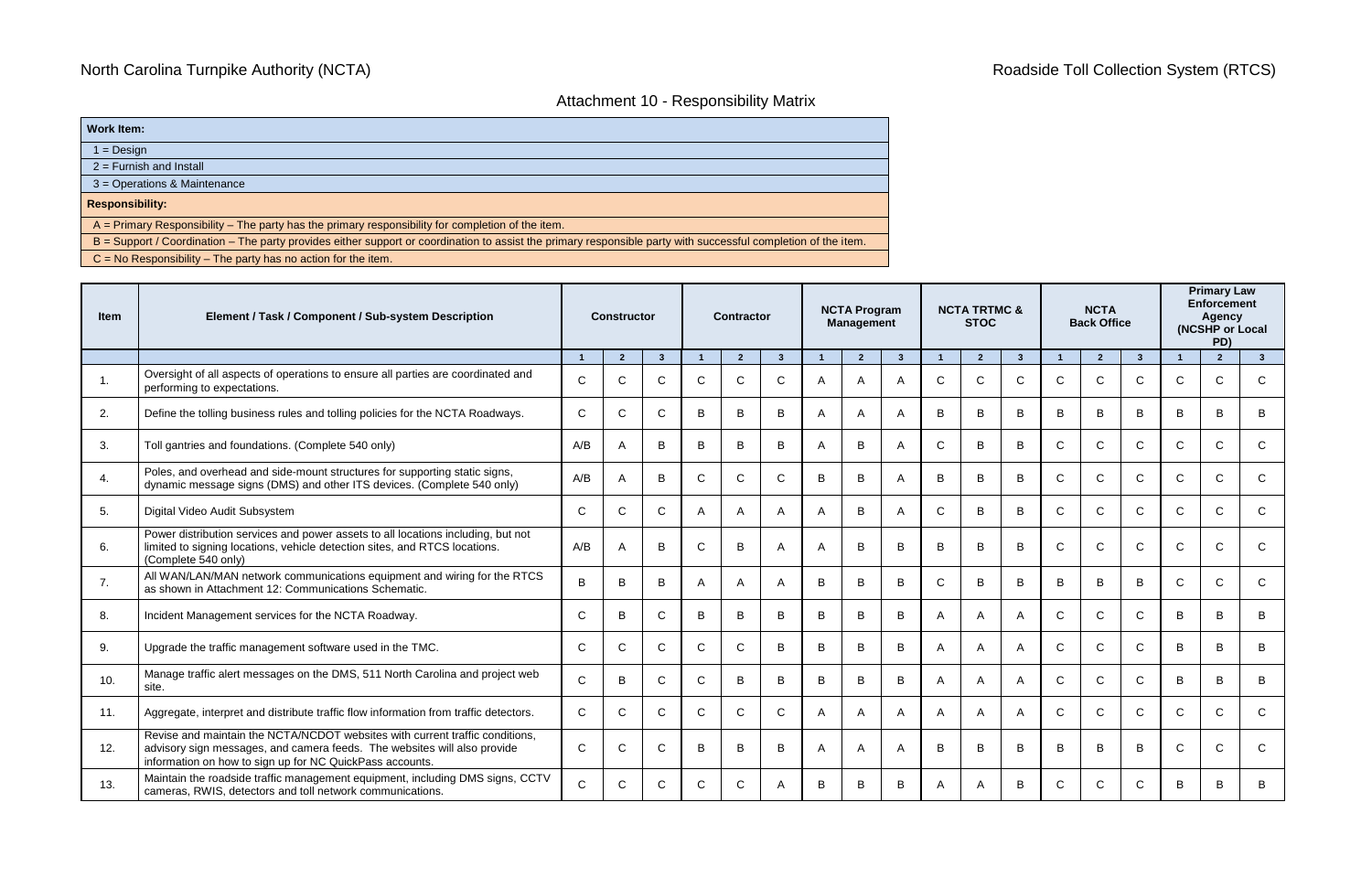| Item | Element / Task / Component / Sub-system Description                                                                                                                                            |              | <b>Constructor</b> |              |                         | <b>Contractor</b> |                |   | <b>NCTA Program</b><br><b>Management</b> |              |              | <b>NCTA TRTMC &amp;</b><br><b>STOC</b> |                |              | <b>NCTA</b><br><b>Back Office</b> |               | <b>Primary Law</b><br><b>Enforcement</b><br>Agency<br>(NCSHP or Local<br>PD) |                |                |
|------|------------------------------------------------------------------------------------------------------------------------------------------------------------------------------------------------|--------------|--------------------|--------------|-------------------------|-------------------|----------------|---|------------------------------------------|--------------|--------------|----------------------------------------|----------------|--------------|-----------------------------------|---------------|------------------------------------------------------------------------------|----------------|----------------|
|      |                                                                                                                                                                                                |              | $\overline{2}$     | $3^{\circ}$  | $\overline{\mathbf{1}}$ | $\overline{2}$    | $\mathbf{3}$   |   | $\overline{2}$                           | $\mathbf{3}$ | -1           | $\overline{2}$                         | 3 <sup>5</sup> |              | $\overline{2}$                    | $\mathbf{3}$  | -1                                                                           | $\overline{2}$ | 3 <sup>1</sup> |
| 14.  | Operate the Safety Service Patrol.                                                                                                                                                             | $\mathsf{C}$ | $\mathsf{C}$       | $\mathsf{C}$ | $\mathsf{C}$            | $\mathsf{C}$      | C              | B | B                                        | B            | A            | A                                      | A              | C.           | $\mathsf{C}$                      | C             | B                                                                            | B              | B              |
| 15.  | Maintain the roadway and roadside structures.                                                                                                                                                  | $\mathsf{C}$ | B                  | $\mathsf{C}$ | $\mathsf{C}$            | $\mathsf{C}$      | $\mathsf{C}$   | A | A                                        | A            | B            | B                                      | B              | $\mathsf{C}$ | $\mathsf{C}$                      | $\mathsf{C}$  | $\mathsf{C}$                                                                 | $\mathsf{C}$   | $\mathsf{C}$   |
| 16.  | Maintain the Roadway Toll Collection System.                                                                                                                                                   | $\mathsf{C}$ | C                  | $\mathsf{C}$ | $\mathsf{A}$            | A                 | A              | B | B                                        | B            | $\mathsf{C}$ | C                                      | $\mathsf{C}$   | C            | $\mathsf{C}$                      | C             | $\mathsf{C}$                                                                 | C              | $\mathsf{C}$   |
| 17.  | System reports for performance including traffic flow, incidents history, traffic &<br>revenue, AVI penetration rates, image processing quality, and equipment and<br>maintenance performance. | $\mathsf{C}$ | $\mathsf{C}$       | $\mathsf{C}$ | $\overline{A}$          | A                 | A              | B | B                                        | B            | B            | $\mathsf{C}$                           | B              | C            | $\mathsf{C}$                      | $\mathsf{C}$  | $\mathsf{C}$                                                                 | C              | $\mathsf{C}$   |
| 18.  | Law enforcement patrols and assistance to motorists in distress.                                                                                                                               | $\mathsf{C}$ | $\mathsf{C}$       | $\mathsf{C}$ | $\mathsf{C}$            | $\mathsf{C}$      | $\mathsf{C}$   | B | B                                        | B            | B            | B                                      | B              | C            | $\mathsf{C}$                      | $\mathsf{C}$  | A                                                                            |                | A              |
| 19.  | RTCS Design, Installation Drawings, and System Documentation for Roadside and<br>Roadway Support Systems.                                                                                      | $\mathsf{C}$ | B                  | $\mathsf{C}$ | A                       | A                 | A              | B | B                                        | B            | $\mathsf{C}$ | $\mathsf{C}$                           | $\mathsf{C}$   | C            | $\mathsf{C}$                      | $\mathsf{C}$  | $\mathsf{C}$                                                                 | C              | $\mathsf{C}$   |
| 20.  | RTCS toll equipment buildings/vaults. (Complete 540 only)                                                                                                                                      | A/B          | A                  | $\mathsf{C}$ | B                       | B                 | A              | A | B                                        | B            | $\mathsf{C}$ | B                                      | B              | C            | $\mathsf{C}$                      | $\mathsf{C}$  | $\mathsf{C}$                                                                 | C              | $\mathsf C$    |
| 21.  | RTCS equipment cabinets on the roadway and gantries as needed.                                                                                                                                 | B            | $\mathsf{C}$       | $\mathsf{C}$ | $\overline{A}$          |                   | A              | B | B                                        | B            | $\mathsf{C}$ | $\mathsf{C}$                           | $\mathsf{C}$   | $\mathsf{C}$ | $\mathsf{C}$                      | $\mathsf{C}$  | $\mathsf{C}$                                                                 | C              | $\mathsf{C}$   |
| 22.  | Conduit, junction boxes, pull boxes, etc. from toll equipment buildings/vaults and<br>cabinets to toll gantries, including loop/lead-in boxes. (Complete 540 only)                             | B            | A                  | B            | B                       | B                 | A              |   | B                                        | B            | $\mathsf{C}$ | B                                      | B              | C.           | $\mathsf{C}$                      | $\mathsf{C}$  | $\mathsf{C}$                                                                 | C              | $\mathsf{C}$   |
| 23.  | All RTCS equipment and mounting hardware, excluding the AVI readers/antennas.                                                                                                                  | $\mathsf{C}$ | $\mathsf{C}$       | $\mathsf{C}$ | A                       | A                 | A              | B | B                                        | B            | $\mathsf{C}$ | $\mathsf{C}$                           | $\mathsf{C}$   | C            | $\mathsf{C}$                      | $\mathcal{C}$ | $\mathsf{C}$                                                                 | C              | C              |
| 24.  | Equipment brackets and mounting hardware for overhead toll equipment on toll<br>gantries, for both existing and newly constructed gantries.                                                    | $\mathsf{C}$ | B                  | $\mathsf{C}$ | A                       | A                 | A              | B | B                                        | B            | $\mathsf{C}$ | $\mathsf{C}$                           | $\mathsf{C}$   | C            | $\mathsf{C}$                      | $\mathsf{C}$  | $\mathsf{C}$                                                                 | C              | $\mathsf C$    |
| 25.  | All RTCS equipment installations, terminations, and connections, including DVAS                                                                                                                | $\mathsf{C}$ | $\mathsf{C}$       | $\mathsf{C}$ | $\overline{A}$          | A                 | A              | B | B                                        | B            | $\mathsf{C}$ | B                                      | B              | C            | $\mathsf{C}$                      | $\mathsf{C}$  | $\mathsf{C}$                                                                 | C              | $\mathsf{C}$   |
| 26.  | Any required in-pavement toll equipment.                                                                                                                                                       | D.<br>D      | B                  | $\sim$       | A                       | A                 | A              | B | B                                        | D            | $\cap$       | D                                      | B              | $\sim$       | ⌒                                 | $\sim$        | $\sim$                                                                       | $\sim$         |                |
| 27.  | Power, UPS and network communications from demarcation point in toll<br>equipment buildings/vaults and cabinets to overhead toll equipment, in-pavement<br>toll equipment and DVAS cameras.    | $\mathsf{C}$ | $\mathsf{C}$       | $\mathsf{C}$ | A                       | A                 | A              | B | B                                        | B            | $\mathsf{C}$ | B                                      | B              | $\mathsf{C}$ | $\mathsf{C}$                      | $\mathsf{C}$  | $\mathsf{C}$                                                                 | $\mathsf{C}$   | $\mathsf{C}$   |
| 28.  | NCTA Interoperable Partner compatible tri-protocol readers and Automatic Vehicle<br>Identification (AVI) System as selected by NCTA.                                                           | $\mathsf{C}$ | $\mathsf{C}$       | $\mathsf{C}$ | B                       | B                 | B              |   | A                                        | A            | $\mathsf{C}$ | $\mathsf{C}$                           | $\mathsf{C}$   | C            | $\mathsf{C}$                      | $\mathsf{C}$  | $\mathsf{C}$                                                                 | C              | $\mathsf{C}$   |
| 29.  | Automatic Vehicle Detection and Classification (AVDC) System.                                                                                                                                  | $\mathsf{C}$ | $\mathsf{C}$       | $\mathsf{C}$ | $\mathsf{A}$            | A                 | A              | B | B                                        | B            | $\mathsf{C}$ | $\mathsf{C}$                           | $\mathsf{C}$   | $\mathsf{C}$ | $\mathsf{C}$                      | $\mathsf{C}$  | $\mathsf{C}$                                                                 | $\mathsf{C}$   | $\mathsf{C}$   |
| 30.  | Digital Video Audit System (DVAS) with overview cameras of each RTCS tolling<br>zone.                                                                                                          | $\mathsf{C}$ | $\mathsf{C}$       | $\mathsf{C}$ | A                       | A                 | $\overline{A}$ | B | B                                        | B            | $\mathsf{C}$ | $\mathsf{C}$                           | $\mathsf{C}$   | $\mathsf{C}$ | $\mathsf{C}$                      | $\mathsf{C}$  | $\mathsf{C}$                                                                 | $\mathsf{C}$   | $\mathsf{C}$   |
| 31.  | Maintenance of Traffic (MOT) for Civil Contractor items of work.                                                                                                                               | A            | A                  | A            | B                       | B                 | B              | B | B                                        | B            | B            | B                                      | B              | $\mathsf{C}$ | $\mathsf{C}$                      | $\mathsf{C}$  | B                                                                            | B              | B              |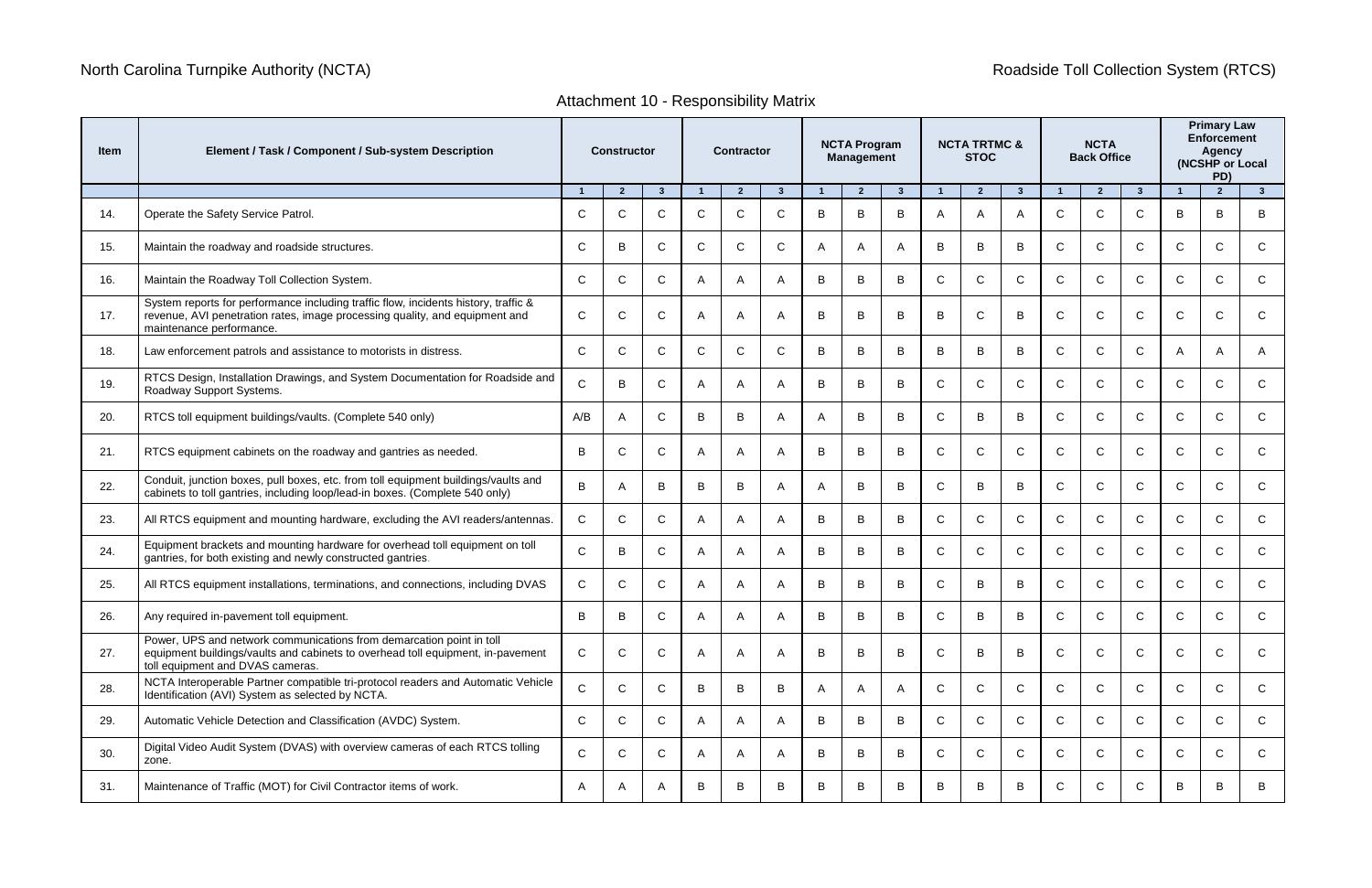| ٠<br>×<br>M. |
|--------------|
|--------------|

## Attachment 10 - Responsibility Matrix

| <b>Item</b> | Element / Task / Component / Sub-system Description                                                                                                                                                                                                                                  | <b>Constructor</b> |                |                |              | <b>Contractor</b> |              |   | <b>NCTA Program</b><br><b>Management</b> |              |                | <b>NCTA TRTMC &amp;</b><br><b>STOC</b> |              |              | <b>NCTA</b><br><b>Back Office</b> |              |              | <b>Primary Law</b><br><b>Enforcement</b><br>Agency<br>(NCSHP or Local |                |
|-------------|--------------------------------------------------------------------------------------------------------------------------------------------------------------------------------------------------------------------------------------------------------------------------------------|--------------------|----------------|----------------|--------------|-------------------|--------------|---|------------------------------------------|--------------|----------------|----------------------------------------|--------------|--------------|-----------------------------------|--------------|--------------|-----------------------------------------------------------------------|----------------|
|             |                                                                                                                                                                                                                                                                                      |                    | $\overline{2}$ | $\overline{3}$ |              | $\overline{2}$    | $\mathbf{3}$ |   | $\overline{2}$                           | $\mathbf{3}$ | $\overline{1}$ | $\overline{2}$                         | $3^{\circ}$  |              | $\overline{2}$                    | 3            |              | $\overline{2}$                                                        | 3 <sup>2</sup> |
| 32.         | Management of Traffic (MOT) during RTCS installation and maintenance.                                                                                                                                                                                                                | B                  | B              | B              | A            |                   | A            | В | B                                        | B            | B              | B                                      | B            | C.           | C                                 | C            | B            | B                                                                     | B              |
| 33.         | Image Capture and Processing Systems (ICPS) including front & rear cameras,<br>lighting, lighting sensors, and accurate and timely image processing.                                                                                                                                 | $\mathsf{C}$       | $\mathsf{C}$   | $\mathsf{C}$   | A            | A                 | A            | B | B                                        | B.           | $\mathsf{C}$   | C                                      | $\mathsf{C}$ | B            | B                                 | В            | C            | C                                                                     | $\mathsf{C}$   |
| 34.         | Verified License Plate (LP) values and jurisdictions using a combination of<br>OCR/ALPR (optional) and manual image review for all image-based transactions<br>and images presented to NCTA CSC Back Office.                                                                         | $\mathsf{C}$       | $\mathsf{C}$   | $\mathsf{C}$   | A            | A                 | A            | B | B                                        | B            | $\mathsf{C}$   | C                                      | $\mathsf{C}$ | B            | B                                 | В            | $\mathsf{C}$ | C                                                                     | $\mathsf{C}$   |
| 35.         | Use the verified LP values presented to the NCTA CSC Back Office to determine<br>possible image-based toll (I-Toll) associations for transponder misreads for<br>transaction formation before sending "Bill-by-Mail" notices and to provide<br>transaction dispositions to the RTCS. | $\mathsf{C}$       | $\mathsf{C}$   | $\mathsf{C}$   | B            | B                 | B            | B | B                                        | B            | $\mathsf{C}$   | $\mathsf{C}$                           | $\mathsf{C}$ | A            | A                                 | A            | $\mathsf{C}$ | C                                                                     | $\mathsf{C}$   |
| 36.         | MOMS, integrated with the RTCS for sending real-time alerts and for logging<br>maintenance records.                                                                                                                                                                                  | $\mathsf{C}$       | $\mathsf{C}$   | $\mathsf{C}$   | $\mathsf{A}$ |                   | A            | B | B                                        | B            | $\mathsf{C}$   | C                                      | $\mathsf{C}$ | B            | B                                 | B            | $\mathsf{C}$ | C                                                                     | C              |
| 37.         | Wrong Way Vehicle detection at existing and new toll sites, integrated with the<br>RTCS for sending real-time alerts, images, and video and interfaces to Wrong<br>Way signs on the roadway.                                                                                         | $\mathsf{C}$       | C              | $\mathsf{C}$   | A            | A                 | A            | B | B                                        | B            | B              | B                                      | B            | B            | B                                 | В            | B            | B                                                                     | B              |
| 38.         | Wrong Way Vehicle detection signs, sensors and communication tie-ins at<br>selected toll sites.                                                                                                                                                                                      | $\mathsf{C}$       | А              | $\mathsf{C}$   | B            | B                 | A            | A | B                                        | B            | B              | B                                      | B            | B            | B                                 | B            | B            | B                                                                     | B              |
| 39.         | Wrong Way Vehicle detection signs, sensors and communication tie-ins at<br>selected non-toll sites.                                                                                                                                                                                  | $\mathsf{C}$       | A              | $\mathsf{C}$   | B            | B                 | A            | A | B                                        | B            | B              | B                                      | B            | B            | B                                 | В            | B            | B                                                                     | B              |
| 40.         | Integration of the Wrong Way Vehicle detection at existing and new non-toll sites<br>into the RTCS for sending real-time alerts, images, and video and interfaces to<br>Wrong Way signs on the roadway.                                                                              | $\mathsf{C}$       | $\mathsf{C}$   | $\mathsf{C}$   | A            |                   | A            | B | B                                        | B            | B              | B                                      | B            | B            | B                                 | В            | B            |                                                                       | B              |
| 41.         | Facilities for Disaster Recovery Roadway Support Systems.                                                                                                                                                                                                                            | $\mathsf{C}$       | $\mathsf{C}$   | $\mathsf{C}$   | A            | A                 | A            | B | B                                        | B            | B              | B                                      | B            | $\mathsf{C}$ | $\mathsf{C}$                      | $\mathsf{C}$ | $\mathsf{C}$ | $\mathsf{C}$                                                          | $\mathsf C$    |
| 42.         | Network communications equipment (including all switches) for Roadway Support<br>Systems (excluding long haul SMFO fiber).                                                                                                                                                           | $\mathsf{C}$       | $\mathsf{C}$   | $\mathsf{C}$   | $\mathsf{A}$ | $\overline{A}$    | A            | B | B                                        | B            | B              | B                                      | B            | C            | C                                 | $\mathsf{C}$ | $\mathsf{C}$ | C                                                                     | $\mathsf{C}$   |
| 43.         | Roadway Support Systems equipment and software in primary and DR locations.                                                                                                                                                                                                          | $\sim$             | $\sim$         | $\sim$         |              |                   |              | R | R.                                       | D            | $\sim$         |                                        | R.           | D            | <b>D</b>                          | D            | $\sim$       | ⌒                                                                     |                |
| 44.         | Interface between RTCS and the NCTA CSC Back Office.                                                                                                                                                                                                                                 | $\mathsf{C}$       | $\mathsf{C}$   | $\mathsf{C}$   | A            |                   | A            | B | B                                        | B            | $\mathsf{C}$   | $\mathsf{C}$                           | B            | B            | B                                 | B            | $\mathsf{C}$ | $\mathsf{C}$                                                          | $\mathsf{C}$   |
| 45.         | Responsible for issuing AVI transponders, for providing account maintenance<br>services, and for providing the transponder status list for all NCTA and compatible<br>transponders on a daily (bulk) and incremental basis throughout each day.                                      | $\mathsf{C}$       | $\mathsf{C}$   | $\mathsf{C}$   | B            | B                 | B            | B | B                                        | B            | $\mathsf{C}$   | $\mathsf{C}$                           | $\mathsf{C}$ | A            | A                                 | A            | $\mathsf{C}$ | C                                                                     | $\mathsf{C}$   |
| 46.         | Responsible for processing all fully-formed toll transactions including AVI and<br>image-based transactions presented from the RTCS.                                                                                                                                                 | $\mathsf{C}$       | $\mathsf{C}$   | $\mathsf{C}$   | B            | B                 | B            | B | B                                        | B            | $\mathsf{C}$   | $\mathsf{C}$                           | $\mathsf{C}$ | A            | A                                 | A            | $\mathsf{C}$ | C                                                                     | $\mathsf{C}$   |
| 47.         | Responsible for processing the posting disposition from the NCTA Back Office for<br>all toll transactions sent to the NCTA Back Office for reporting and reconciliation<br>purposes.                                                                                                 | $\mathsf{C}$       | $\mathsf{C}$   | $\mathsf{C}$   | $\mathsf{A}$ |                   | A            | B | B                                        | B            | $\mathsf{C}$   | $\mathsf{C}$                           | $\mathsf{C}$ | B            | B                                 | В            | $\mathsf{C}$ | C                                                                     | $\mathsf{C}$   |
| 48.         | Responsible for providing all collection efforts for all image-based toll transactions<br>and associated selected images presented from the RTCS including generating<br>and mailing "Bill-by-Mail" invoices, processing payments and dispute resolution.                            | $\mathsf{C}$       | $\mathsf{C}$   | C              | B            | B                 | B            | B | B                                        | B            | $\mathsf{C}$   | $\mathsf{C}$                           | $\mathsf{C}$ |              | A                                 | A            | $\mathsf{C}$ | $\mathsf{C}$                                                          | $\mathsf{C}$   |

# North Carolina Turnpike Authority (NCTA) **Roadside Toll Collection System (RTCS**) Roadside Toll Collection System (RTCS)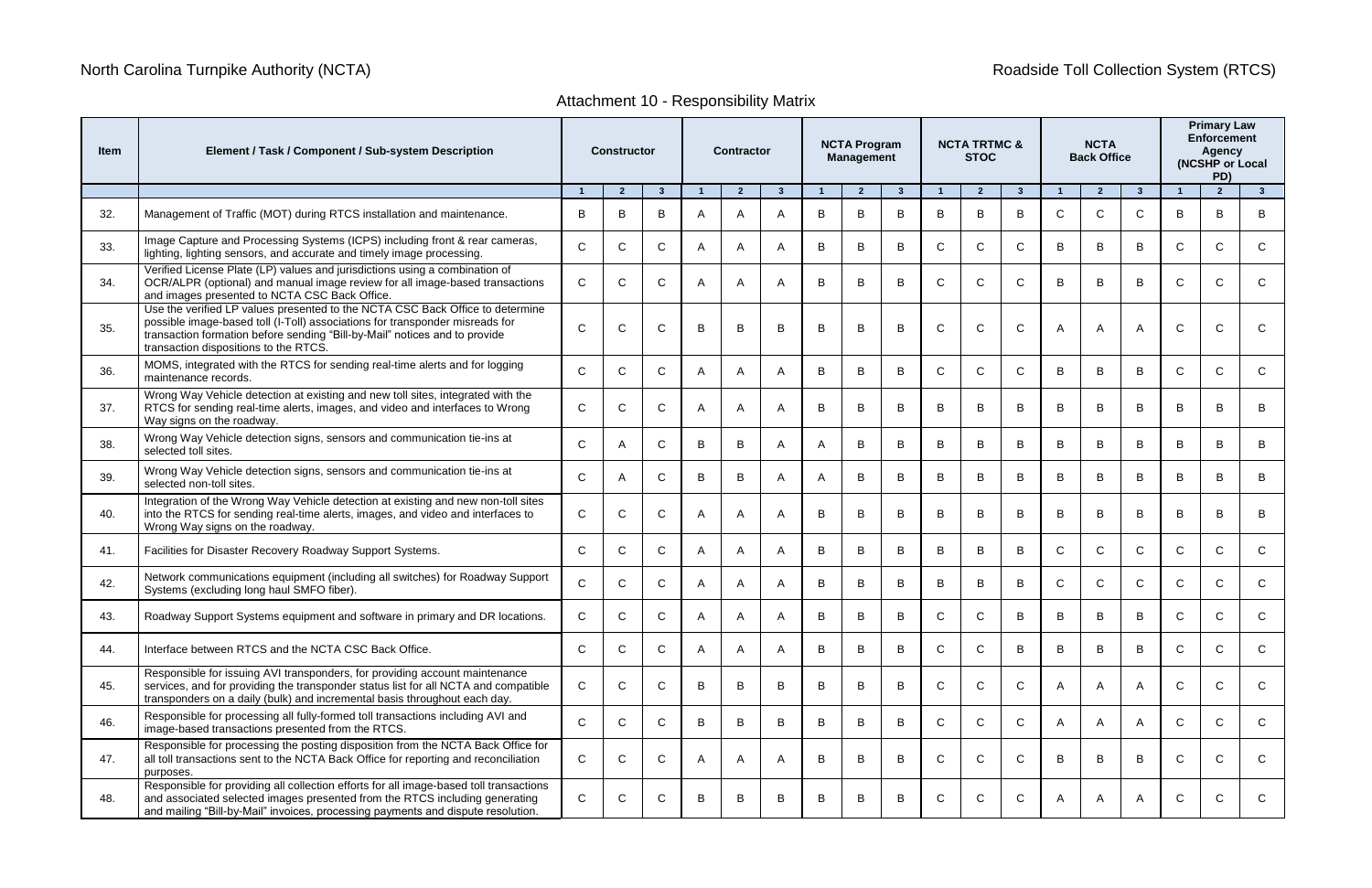### Attachment 10 - Responsibility Matrix

| ltem | Element / Task / Component / Sub-system Description                                                                                           |                | <b>Constructor</b> |              |              | <b>Contractor</b> |                    |   | <b>NCTA Program</b><br><b>Management</b> |              |          | <b>NCTA TRTMC &amp;</b><br><b>STOC</b> |             |              | <b>NCTA</b><br><b>Back Office</b> |              | <b>Primary Law</b><br><b>Enforcement</b><br><b>Agency</b><br>(NCSHP or Local<br>PD) |                |              |
|------|-----------------------------------------------------------------------------------------------------------------------------------------------|----------------|--------------------|--------------|--------------|-------------------|--------------------|---|------------------------------------------|--------------|----------|----------------------------------------|-------------|--------------|-----------------------------------|--------------|-------------------------------------------------------------------------------------|----------------|--------------|
|      |                                                                                                                                               | $\overline{1}$ | $\overline{2}$     | $\mathbf{3}$ |              | $\overline{2}$    | $\mathbf{3}$       |   | $\overline{2}$                           | $\mathbf{3}$ |          | $\overline{2}$                         | $3^{\circ}$ | -1           | $\overline{2}$                    | $\mathbf{3}$ | $\overline{1}$                                                                      | $\overline{2}$ | $\mathbf{3}$ |
| 49.  | Coordination and suspension of tolls during incidents per the NCDOT-approved<br>operating procedures.                                         | $\mathsf{C}$   |                    | C            | B            | B                 | B                  | B | В                                        | B            | A        | A                                      | A           | C            | $\mathsf{C}$                      | C            | $\mathsf{C}$                                                                        | C              | C            |
| 50.  | Site work, including earthwork, grading, paving, barrier, retaining walls, and<br>drainage throughout the corridor.                           | A/B            |                    | B            |              | B                 | В                  | A | B                                        | A            | B        | B                                      | B           | C            | $\mathsf{C}$                      | $\mathsf{C}$ | $\mathsf{C}$                                                                        | C              | $\mathsf{C}$ |
| 51.  | Responsible for immediately updating MOMs as ITS devices are added or taken<br>out of service on NCTA facilities.                             | $\mathsf{C}$   | $\mathsf{C}$       | $\mathsf{C}$ |              | A                 | A                  | B | В                                        | B            | B        | B                                      | B           | $\mathsf{C}$ | $\mathsf{C}$                      | $\mathsf{C}$ | $\mathsf{C}$                                                                        | C              | $\mathsf{C}$ |
| 52.  | Responsible for integrating existing TRTMC/STOC RTCS workstations into the<br>new RTCS network.                                               | $\mathsf{C}$   | C                  | $\mathsf{C}$ | А            | A                 | A                  | B | B                                        | B            | B        | B                                      | B           | C            | $\mathsf{C}$                      | $\mathsf{C}$ | $\mathsf{C}$                                                                        | C              | $\mathsf{C}$ |
| 53.  | Metro Area Network (MAN) physical network from vault to vault. (Complete 540<br>only)                                                         | B              |                    | $\mathsf{C}$ | B            | B                 | A                  | A | B                                        | B            | B        | B                                      | B           | $\mathsf{C}$ | $\mathsf{C}$                      | $\mathsf{C}$ | $\mathsf{C}$                                                                        | C              | $\mathsf{C}$ |
| 54.  | Tested SMFO cable interconnecting all toll and ITS nodes.                                                                                     | A              |                    | $\mathsf{C}$ | B            | B                 | A                  | B | B                                        | B            | B        | B                                      | B           | $\mathsf{C}$ | $\mathsf{C}$                      | $\mathsf{C}$ | $\mathsf{C}$                                                                        | C              | $\mathsf{C}$ |
| 55.  | Ethernet hub and core switches for ITS network. (Complete 540-new and Tri-Ex-<br>retrofit)                                                    | $\mathsf{C}$   |                    | $\mathsf{C}$ | $\mathbf{C}$ | $\mathsf{C}$      | $\mathsf{C}$       | B | B                                        | B            | $A^{**}$ | $A^{**}$                               | $A^{**}$    | C            | $\mathsf{C}$                      | $\mathsf{C}$ | $\mathsf{C}$                                                                        | C              | $\mathsf{C}$ |
| 56.  | Ethernet edge switches for ITS network devices. (Complete 540-new and Tri-Ex-<br>retrofit)                                                    | $\mathsf{C}$   | $\mathbf{C}$       | C            | $\mathsf{C}$ | C                 | $A^{\wedge\wedge}$ | B | B                                        | B            | $A^{**}$ | $A^{**}$                               | B           | C            | $\mathsf{C}$                      | C            | $\mathsf{C}$                                                                        | C              | C            |
| 57.  | Ancillary equipment such as cabinet, power, lightning/surge protection, etc. for all<br>ITS devices (Complete 540 only)                       | A              | A                  | $\mathsf{C}$ | B            | B                 | A                  | B | B                                        | B            | B        | B                                      | B           | $\mathsf{C}$ | $\mathsf{C}$                      | $\mathsf{C}$ | $\mathsf{C}$                                                                        | C              | $\mathsf{C}$ |
| 58.  | Ancillary equipment such as cabinet, power, lightning/surge protection, etc. for all<br>ITS devices (Tri-Ex only)                             | $\mathsf{C}$   | C                  | $\mathsf{C}$ | C            | C                 | $\mathsf{A}$       | B | B                                        | B            | B        | B                                      | B           | $\mathsf{C}$ | $\mathsf{C}$                      | C            | $\mathsf{C}$                                                                        | C              | C            |
| 59.  | Out of pavement detection sensors. (Complete 540-new; Tri-Ex-retrofit)                                                                        | C              | C.                 | $\mathsf{C}$ |              | A                 | A                  | B | B                                        | B            | B        | B                                      | B           | $\mathsf{C}$ | $\mathsf C$                       | $\mathsf{C}$ | $\mathsf{C}$                                                                        | C              | $\mathsf{C}$ |
| 60.  | Poles and foundations for ITS devices. (Complete 540)                                                                                         | A              |                    | $\mathsf{C}$ | B            | B                 | В                  | B | В                                        | A            | B        | B                                      | B           | $\mathsf{C}$ | $\mathsf{C}$                      | C            | $\mathsf{C}$                                                                        | C              | C            |
| 61.  | Poles and foundations for ITS devices. (Tri-Ex)                                                                                               | C              |                    | C            |              | C                 | C                  | в | в                                        | A            | в        | В                                      | в           |              | C                                 |              | C                                                                                   | C              | C            |
| 62.  | All-digital 1080p high-definition CCTV cameras (Complete 540-new; Tri-Ex-retrofit)                                                            | $\mathsf C$    | C                  | $\mathsf{C}$ | A            | $\mathsf{A}$      | A                  | B | B                                        | B            | B        | B                                      | B           | $\mathsf{C}$ | $\mathsf{C}$                      | $\mathsf{C}$ | $\mathsf{C}$                                                                        | $\mathsf{C}$   | $\mathsf{C}$ |
| 63.  | Roadway Weather Information System sensors (Complete 540-new; Tri-Ex-retrofit)                                                                | $\mathsf{C}$   | $\mathsf{C}$       | $\mathsf{C}$ |              | $\overline{A}$    | A                  | B | B                                        | B            | B        | B                                      | B           | $\mathsf{C}$ | $\mathsf{C}$                      | $\mathsf{C}$ | $\mathsf{C}$                                                                        | $\mathsf{C}$   | $\mathsf{C}$ |
| 64.  | Dynamic Message Sign (sign cabinet, controllers, LED modules, etc.) (Complete<br>540)                                                         | A              | A                  | $\mathsf{C}$ | B            | B                 | A                  | B | B                                        | B            | B        | B                                      | B           | $\mathsf{C}$ | $\mathsf{C}$                      | $\mathsf{C}$ | $\mathsf{C}$                                                                        | $\mathsf{C}$   | $\mathsf{C}$ |
| 65.  | Dynamic Message Sign (sign cabinet, controllers, LED modules, etc.) (Tri-Ex)                                                                  | $\mathsf C$    | C.                 | $\mathsf{C}$ | $\mathsf{C}$ | $\mathsf{C}$      | A                  | B | B                                        | B            | B        | B                                      | B           | $\mathsf{C}$ | $\mathsf{C}$                      | $\mathsf{C}$ | $\mathsf{C}$                                                                        | $\mathsf{C}$   | $\mathsf C$  |
| 66.  | Upgrades to the Activu video wall processors to allow all NCTA and NCDOT digital<br>video feeds to be displayed on the STOC/TRTMC video wall. | $\mathsf{C}$   | $\mathsf C$        | $\mathsf{C}$ | $\mathsf{C}$ | B                 | A                  | B | B                                        | B            | $A^{**}$ | $A^{**}$                               | B           | $\mathsf{C}$ | $\mathsf{C}$                      | $\mathsf{C}$ | $\mathsf{C}$                                                                        | $\mathsf{C}$   | $\mathsf{C}$ |
| 67.  | Maintenance of existing NCTA/NCDOT Video Wall and associated Activu support<br>equipment.                                                     | $\mathsf{C}$   | $\mathsf{C}$       | $\mathsf C$  | $\mathsf{C}$ | $\mathsf{C}$      | A                  | B | B                                        | В            | B        | B                                      | B           | $\mathsf C$  | $\mathsf{C}$                      | C            | $\mathsf{C}$                                                                        | C              | $\mathsf{C}$ |